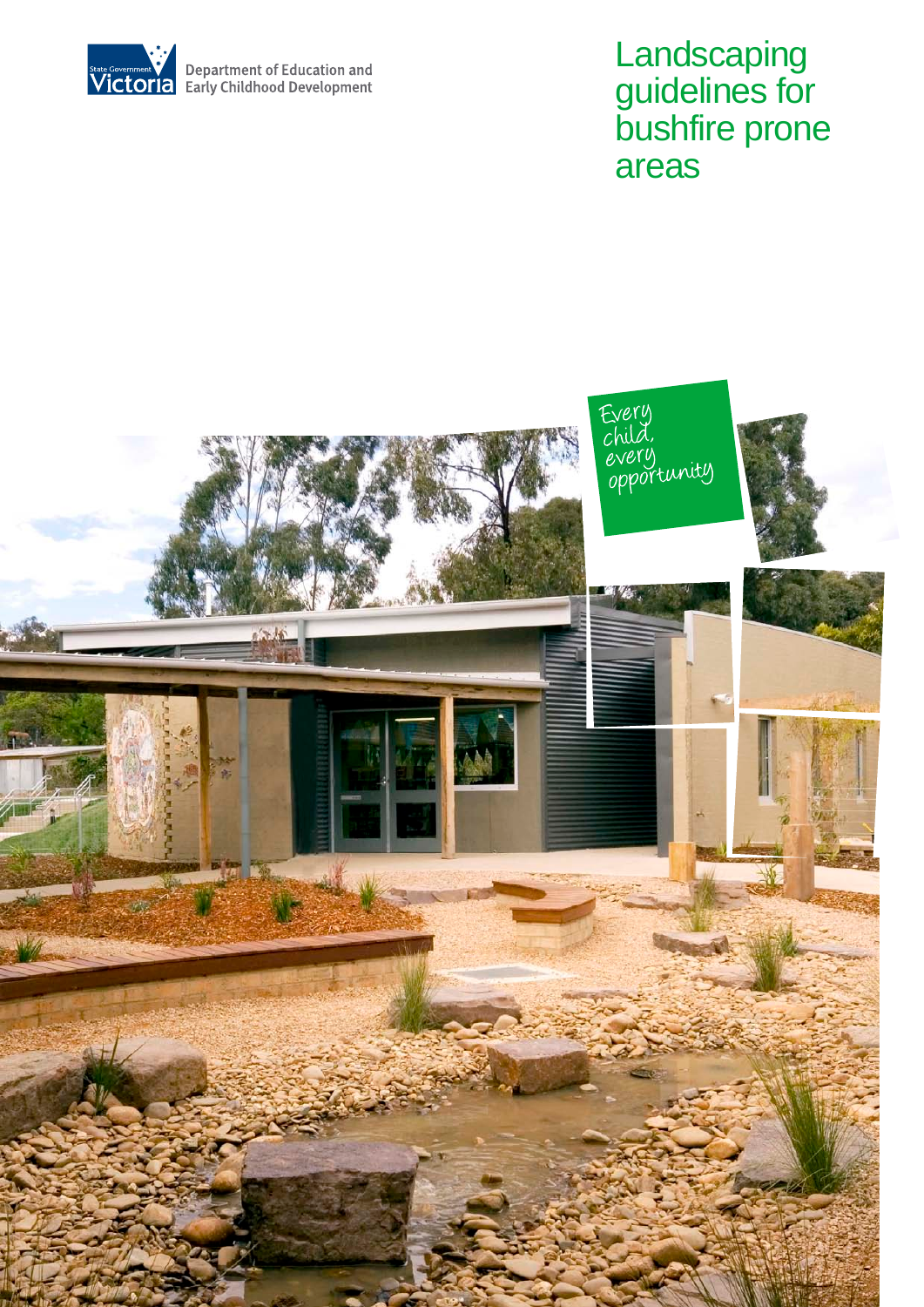**Published by the Communications Division for Infrastructure Division Department of Education and Early Childhood Development** Melbourne October 2010

© State of Victoria (Department of Education and Early Childhood Development) 2010

The copyright in this document is owned by the State of Victoria (Department of Education and Early Childhood Development), or in the case of some materials, by third parties (third party materials). No part may be reproduced by any process except in accordance with the provisions of the Copyright Act 1968 the National Education Access Licence for Schools (NEALS) (see below) or with permission.

NEALS is an educational institution situated in Australia which is not conducted for profit, or a body responsible for administering such an institution may copy and communicate the materials, other than third party materials, for the educational purposes of the institution.

Authorised by the Department of Education and Early Childhood Development, 2 Treasury Place, East Melbourne, Victoria, 3002. This document is also available on the internet at <http://www.education.vic.gov.au/management/infrastructure/default.htm>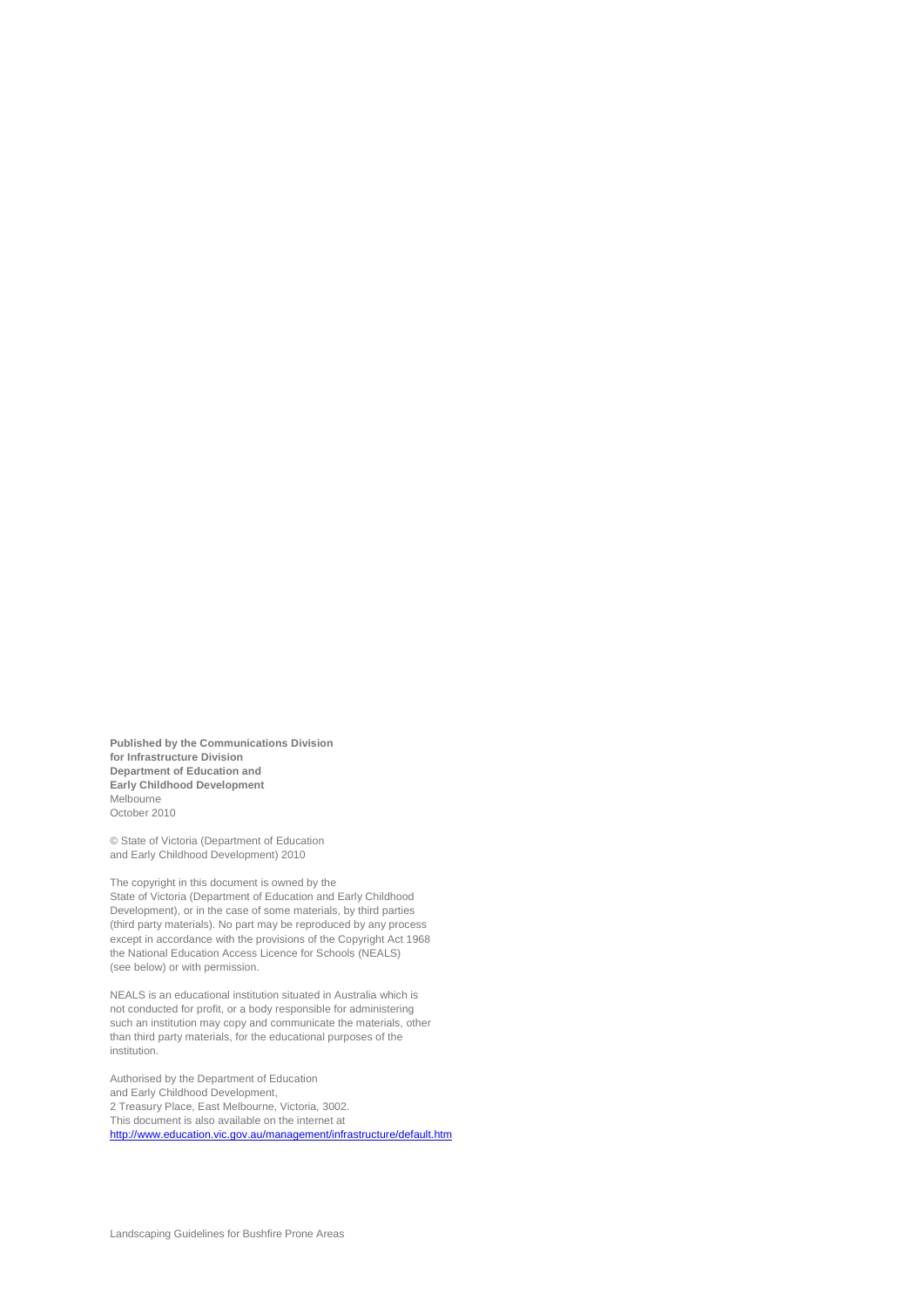# Landscaping Guidelines for Bushfire Prone Areas

The outdoors are an important part of the learning environment. Creating outdoor environments that support learning and provide enjoyable social spaces requires thoughtful landscaping solutions.

Bushfires are a natural and challenging feature of the Victorian landscape. These Guidelines provide suggestions and support for schools and children's services which are located in bushfire prone areas. Advice on site works and tree removal are not included in these guidelines.

## **Planning**

Using a copy of your site plan, develop a plan which incorporates planting and landscaping. With this, you can consider and evaluate all external features on site, for example, overhead wires, existing trees and shrubs, hard areas, service areas, paths and roadways, playgrounds and sports fields.

Your site is a part of the wider community, so involving your neighbours, parents and others in the local community can serve to strengthen and broaden the outcomes of a landscaping project.

Bushfire prone areas need not necessarily be cleared of vegetation. Well planned and managed vegetation can:

- reduce fire intensity
- reduce wind speed
- deflect and filter embers and other burning debris (embers are small particles of burning material)
- provide shelter from radiant heat

## Fuel management

Fuel, i.e. combustible material, is a major factor influencing the intensity and spread of bushfire. When landscaping a new area, fuel management must be considered.

- Avoid plants that produce fine fuel which is easily ignited. Fine fuel is tree and shrub litter, leaves, twigs, bark strips, mulches, ferns, low plants, grass, decaying material. and debris on the ground
- Trees that are particularly combustible, for example those that have ribbon bark, open crown, fine leaves, high oil content, should not be considered for planting
- Remove fuel resting against buildings or structures
- Create breaks between fuels horizontally, along the ground. Plant islands, not continuous runs of vegetation
- Create breaks between fuels vertically. Plant in such a way that fuels cannot form a continuous or linked ladder from ground level grasses to bushes to understorey to tree tops
- Consider the position and nature of existing trees. Make sure that new planting will not create a fuel ladder with these trees
- If planting to provide shade, choose species with dense foliage and spreading canopies
- As a general rule, no plant which grows to a height greater than four metres should be closer than ten metres from any structure. Look at descriptions when selecting plants, but also observe how particular plants grow in your area. The list of less flammable plants which is appended to these guidelines will give you a guide to the grown size of plants that you select

### Ongoing care and maintenance

- Develop a program for annual maintenance and for maintenance prior to and during the fire season
- Plan for mechanical maintenance wherever possible
- Plan for planting for which students can be responsible. Working in gardens and other areas which have been planned to reduce the spread of fire will reinforce fire awareness
- Plant for minimum water usage, drought tolerance and hardiness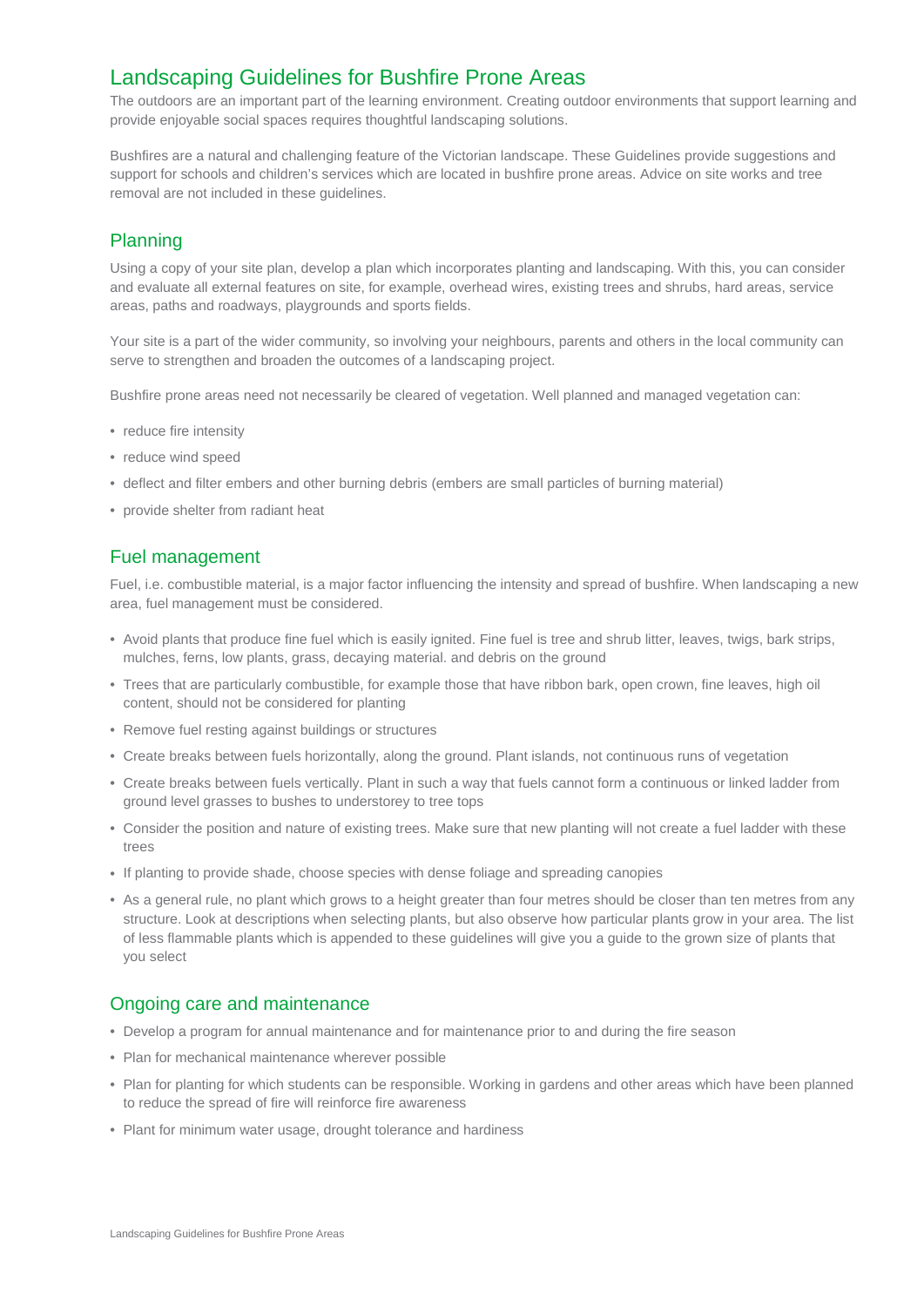## **Resources**

There are many excellent publications from the CFA and DSE which offer general landscaping and design guidelines, as well as particular information about landscaping in fire prone areas. Some are listed below.

- *Landscape and Building Design for Bushfire Areas*, Caird Ramsay and Lisle Rudolph, 2003, CSIRO publishing
- *DEECD Building Quality Standards Handbook*  Section 8.8 Landscape Cultivation and Planting Guidelines [https://edugate.eduweb.vic.gov.au/sc/sites/Infonline/Policies Guidelines and Procedures/Capital Works Procedures](https://edugate.eduweb.vic.gov.au/sc/sites/Infonline/Policies%20Guidelines%20and%20Procedures/Capital%20Works%20Procedures%20Manual%20(Jan%202010).pdf)  [Manual \(Jan 2010\).pdf](https://edugate.eduweb.vic.gov.au/sc/sites/Infonline/Policies%20Guidelines%20and%20Procedures/Capital%20Works%20Procedures%20Manual%20(Jan%202010).pdf)
- *Shade for Everyone: a practical guide for shade development*, pp 17-20 pdf 3.4MB SunSmart Victoria [www.sunsmart.com.au](http://www.sunsmart.com.au/)
- Association of Societies for Growing Australian Plants [www.asgap.org.au/nursery.html](http://www.asgap.org.au/nursery.html)  The Victorian page lists numerous native plant nurseries state wide.
- *Australian Plants for Fire Prone Areas* (1994) <http://anpsa.org.au/fire.html>
- Australian Plants Society Victoria This site includes a recent section with a comprehensive list of plants found to provide some degree of protection during fires. [www.apsvic.org.au](http://www.apsvic.org.au/) [http://www.apsvic.org.au/plant\\_fire\\_resistant.html](http://www.apsvic.org.au/plant_fire_resistant.html)
- Nursery and Garden Industry of Victoria The site includes a useful document *Rebuilding Safer Communities.* [www.ngiv.com.au](http://www.ngiv.com.au/)

## Questions and answers

#### What sorts of plants are best for our grounds?

Refer to the resources list above and to the appendix.

- If planting close to buildings, choose native or exotic grass species that remain green throughout summer.
- Less flammable ground cover plants can reduce the speed of travel of fire.
- Plants with compact dense growth habit, smooth bark and broad leaves, low oil content and salt in foliage, for example, many silvery-grey leaf plants, are less likely to burn.





- In principle, avoid plants that produce fine fuel which is easily ignited. Plants that produce a lot of debris should also be avoided.
- Drought resistance, growth rate, shade provision and wind protection are also attributes to consider when selecting plant material.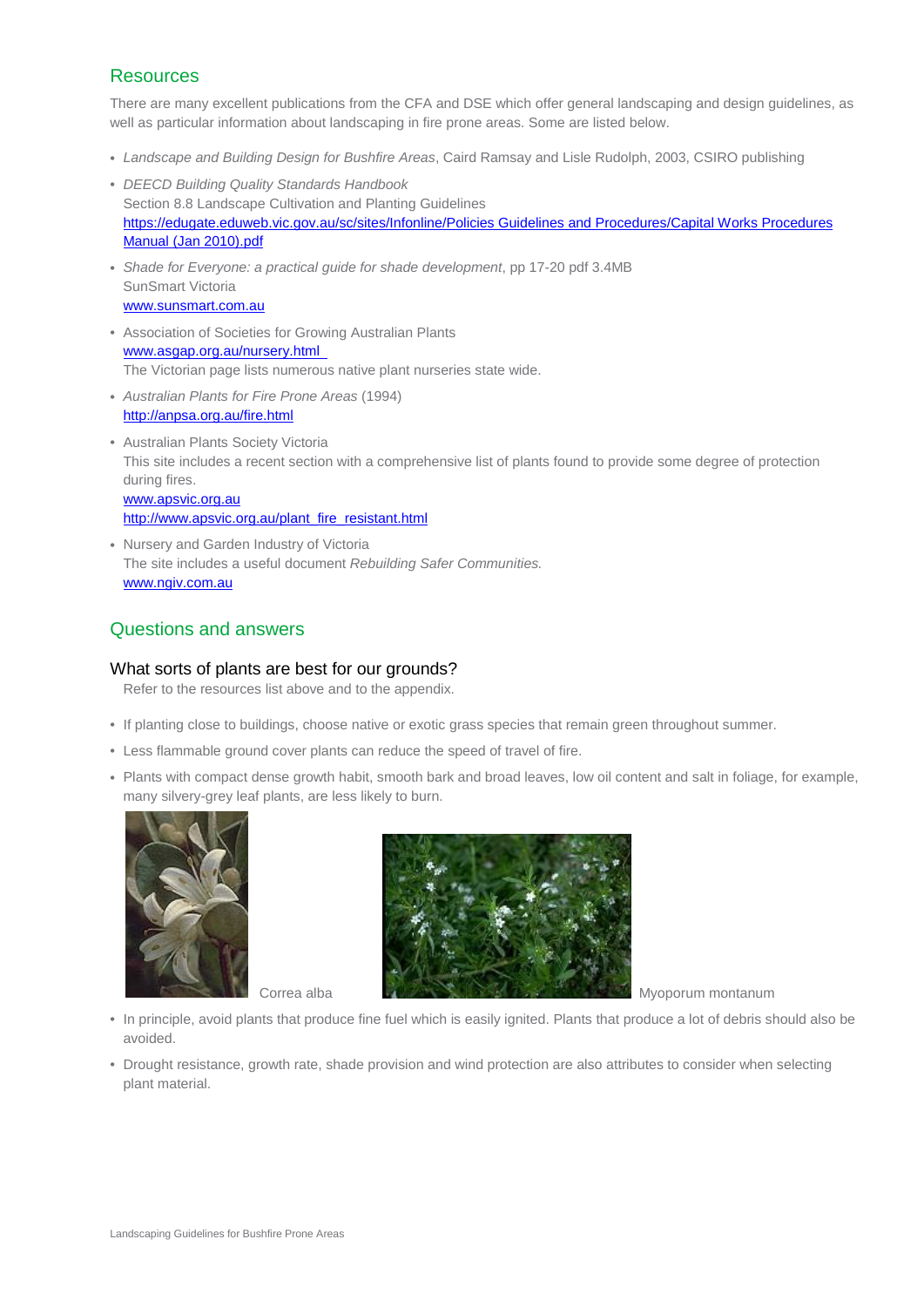



Lauris nobilis **Notifiate and American Contract Contract Contract Contract Contract Contract Contract Contract Contract Contract Contract Contract Contract Contract Contract Contract Contract Contract Contract Contract Con** 

#### How do we source plants for landscaping?

There is great educational value in students propagating your own plant material.

The environment department of your local municipal or shire council might be a good source of indigenous plants, and provide help and advice about planting and propagation.

#### Are there really any plants that are fire resistant or retardant?

All plants will eventually burn although some are more resistant, i.e. less flammable than others. A list is appended to these Guidelines.

Look at the list on the ACT Planning and Land Management web site and the list in the *DEECD Building Quality Standards Handbook,* Section 8.8 Landscape Cultivation and Planting Guidelines. (See Resources list) Good commercial nurseries will give advice too.

#### Do we sacrifice shade, shelter and beauty for reduced fire risk?

Reduction of risk is paramount in bushfire prone areas. Shade can be provided by trees with dense foliage and spreading canopies, or by built shade. Se[e www.sunsmart.com.au](http://www.sunsmart.com.au/) and the *DEECD Building Quality Standards Handbook,* Section 8.5.5 Shade Areas.

#### Should we focus only on native species?

Not necessarily, there are many native species that are less flammable and more fire tolerant than others, and that will regenerate after fire. Deciduous species provide shade in summer and allow light penetration in winter. They do require more maintenance, and usually require more water.

#### Is soft-fall like hardwood chips, tan bark, chipped/shredded pine a good option for playground softfall surfaces in bushfire prone areas?

Research using rubberised soft-fall surfaces rather than organic mulches appears inconclusive in terms of the fire hazard they present. Fine shredded pine bark and poplar wood are lighter than hardwood chips and should not be used. No mulch finer than a pencil diameter should be used.

Use of organic soft fall depends on where it is in relation to buildings and vegetation, and on the design of the grounds. If an area of organic soft-fall mulch is in the playground, surrounded by a grassed or asphalt area, it may not be problematic.

Ideally, playgrounds should be located to the south of structures so prevailing fire wind (north wind) would blow ember away from buildings. Similar consideration should be given to locating kitchen gardens if fine mulch is to be used.

Consider the following:

- What is the overall risk of the mulch catching fire?
- If the mulch were on fire, what impact or consequence would it have?
- What would actually happen if an ember did get into the mulch?
- Considering the flame height would only be a few inches, would it result in other vegetation catching fire?
- Is the mulch continuous up to any buildings, thus creating continuity of fuel from the playground to buildings? Avoid this scenario
- If an isolated patch of tanbark that is not connected to other vegetation, potentially there could only be a patch of small flame that will not travel anywhere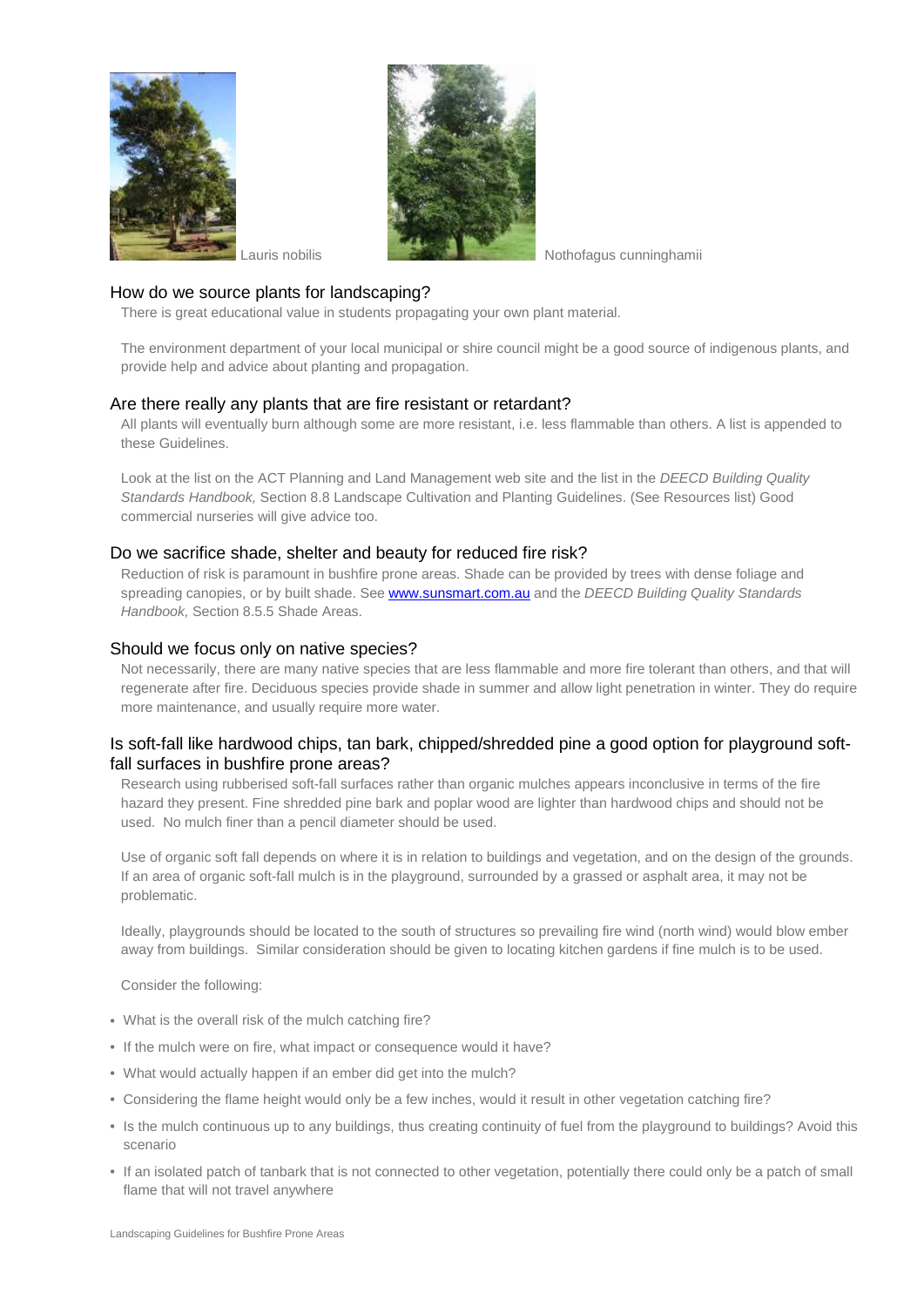



#### Can we plant gardens up against our buildings?

All material against and around buildings should be non-combustible. It should extend away from structures for 1.5 to 2 metres. Consider pavers, concrete, asphalt, pebbles or gravel.

Plant low vegetation in clumps rather than in continuous strips beyond two meters from structures. Short grass kept moist and debris free reduces the fire risk.

#### Can our students do the propagation and planting themselves?

Yes – great learning opportunity!

#### Could we develop a kitchen garden as part of our landscaping?

Yes. Kitchen gardens can provide an excellent buffer to buildings. If a kitchen garden is located to act as a buffer to buildings, make sure that course or less flammable mulch is used. Do not use pea straw, for example, if the kitchen garden is close to buildings.

The following sites offer some guidance: [https://edugate.eduweb.vic.gov.au/edulibrary/Schools/Circulars/2006/S249-2006\\_kitchengardens-eml.doc](https://edugate.eduweb.vic.gov.au/edulibrary/Schools/Circulars/2006/S249-2006_kitchengardens-eml.doc) [www.kitchengardenfoundation.org.au](http://www.kitchengardenfoundation.org.au/) [www.education.vic.gov.au/kitchengarden](http://www.education.vic.gov.au/kitchengarden)





## Appendix

Plants and trees not listed below are not recommended for use in schools or children's services in bushfire prone areas. Remember, the dimensions shown here are only a guide. They can vary considerably according to the conditions in which they are growing.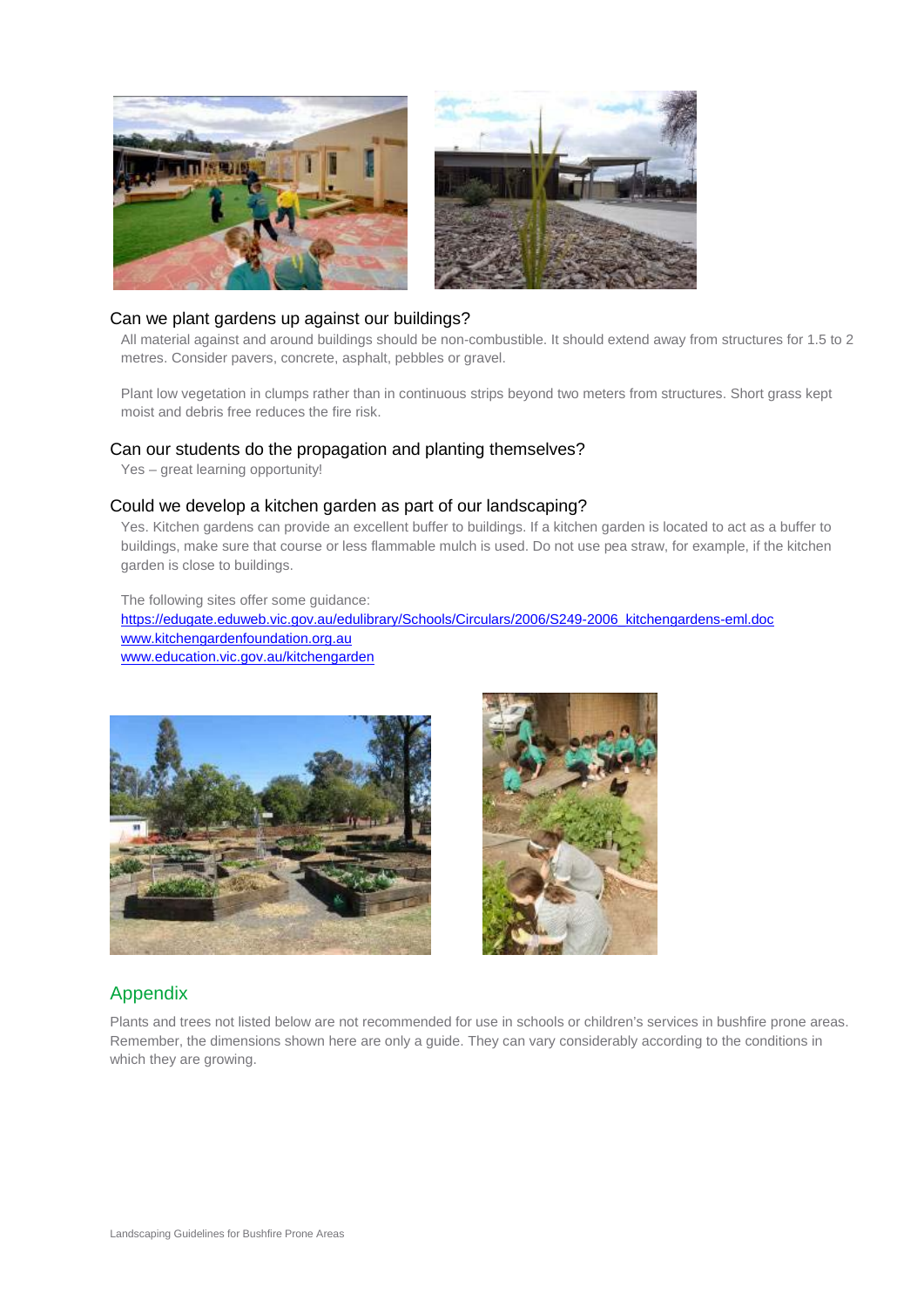## Relatively less flammable plants

**Trees**

 $D =$  Deciduous Species  $* =$  Introduced Species  $R =$  Suitable for Radiant Shields

|                         | <b>Botanical name</b>         | <b>Common name</b>            | Average height and<br>width |
|-------------------------|-------------------------------|-------------------------------|-----------------------------|
|                         | Acacia Melanoxylon            | Blackwood                     | 12m x5m                     |
| $*D$                    | Acer campestre                | Common Maple                  | 14m x 7m                    |
| $*D$                    | Acer negundo                  | <b>Box Elder Maple</b>        | $12m \times 6m$             |
| $*D$                    | Acer platanoides              | Norway Maple                  | 18m x 8m                    |
| ${}^*\mathsf{D}$        | Acer pseudoplatanus           | Sycamore                      | 15m x 7m                    |
| $\mathsf R$             | Acmena smithii                | Lilly Pilly                   | 10m x 3.5m                  |
| ${}^{\ast} \mathsf{D}$  | Aesculus carnea               | <b>Pink Flowered Chestnut</b> | 16m x 8m                    |
| *D                      | Alnus glutinosa               | Common Alder                  | $\overline{5m}$ x $6m$      |
| $\star$                 | Alnus jorullensis             | Evergreen Alder               | $12m \times 5m$             |
|                         | Angophora costata             | <b>Rusty Gum Myrtle</b>       | 14m x 8m                    |
|                         | <b>Brachychiton populneus</b> | Kurrajong                     | $11m \times 5m$             |
|                         | Buckinghamia celsissima       | Ivory Curl Flower             | 10m x 7m                    |
| $\star$                 | Calodendron capense           | Cape Chestnut                 | 13m x 8m                    |
|                         | Casuarina cunninghamiana      | River She-Oak                 | 18m x 7m                    |
| $\star$                 | Celtis australis              | Hack Berry                    | 16m x 7 m                   |
| $^{\star}$              | Ceratonia siliqua             | Carob                         | 12m x 8m                    |
|                         | Ceratopetalum apetalum        | Coachwood                     | 19m x Sm                    |
| $*R$                    | Cornus capitata               | Evergreen Dogwood             | $6m \times 4m$              |
| R                       | Elaeocarpus reticulatus       | <b>Blue Oliveberry</b>        | 6m x 2.5m                   |
|                         | Eucalyptus gummifera          | Bloodwood                     | 20m x 9m                    |
|                         | Eucalyptus maculata           | Spotted Gum                   | 22m x 9m                    |
|                         | Eucryphia moorei              | Leatherwood                   | 10m x 7m                    |
| $^\ast \mathsf{D}$      | Fraxinus species              | <b>Ash Trees</b>              | 10-15m x 7-9m               |
| $^\ast \mathsf{R}$      | Gordonia axillaris            | Cordonia                      | $6m \times 4m$              |
| $\,{}^{\ast}\mathsf{R}$ | Griselina littoralis          | N.Z. Broadleaf                | $5m \times 3m$              |
|                         | Lagunaria patersonii          | <b>Pyramid Tree</b>           | $11m \times 5m$             |
| $^\star\mathsf{D}$      | Lagerstroemia indica          | Crepe Myrtle                  | $6m \times 5m$              |
| $*_{R}$                 | Laurus nobilis                | Laurel (Sweet Bay)            | $10m \times 5m$             |
| R                       | Ligustrum lucidum             | Privet                        | $7m \times S$ m             |
|                         | Liriodendron tulipifera       | <b>Tulip Tree</b>             | 25m x10m                    |
| R                       | Metrosideros excelsa          | N.Z. Xmas Tree                | 10m x 4m                    |
|                         | Nothofagus cunninghamii       | Myrtle Beech                  | 15m x 5m                    |
|                         | Oreocallis wickhamii (syn.    | <b>Tree Waratah</b>           | 15m x 6m                    |
| $\star$                 | Olea europaea                 | Olive                         | 10m x 9m                    |
| $\mathsf{R}$            | Photinia serrulata            | Chinese Hawthorn              | $8m \times 7m$              |
| R                       | Pittosporum eugenioides       | Tarata                        | 6m x 3.5m                   |
| $\overline{D}$          | Platanus acerifolia           | London Plane Tree             | 16m x 10m                   |
| *D                      | Populus simenii               | Simons Poplar                 | $10m \times 4m$             |
| $\star_{\mathsf{R}}$    | Prunus laurocerasus           | Cherry Laurel                 | $6m \times 4m$              |
| $*_{R}$                 | Prunus Lusitanica             | Portugal Laurel               | $5m \times 4m$              |
|                         | Quercus canariensis           | Algerian Oak                  | $15m \times 10m$            |
| $\overline{D}$          | Quercus cerris                | Turkey Oak                    | 20m x 11m                   |
| $^{\star}$              | Quercus suber                 | Cork Oak                      | $11m \times 9m$             |
| $\ast$                  | Quercus virginiana            | Live Oak                      | 10m x 8m                    |
| $\overline{D}$          | Salix alba sspp. vitellina    | Golden Willow                 | 10 m x 7m                   |
|                         | Schinus molle                 | Peppercorn Tree               | $7 m \times 6 m$            |
|                         | Stenocarpus sinuatus          | <b>Firewheel Tree</b>         | $14m \times 6m$             |
| $\mathbb R$             | Syzygium coolminianum         | Lilly Pilly                   | 10m x 4m                    |
|                         | Syzygium floribundum          | Weeping Lilly Pilly           | 18m x 6m                    |
| $\overline{D}$          | Tilla vulgaris                | Linden                        | $12m \times 5m$             |
|                         | Tristania conferta            | <b>Brisbane Brush Box</b>     | $10m \times 6m$             |
| $\mathsf{R}% _{T}$      | Tristania laurina             | Kanooka                       | $6m \times 3m$              |
| $^\ast \mathsf{D}$      | Ulmus glabra                  | Scotch Elm                    | $12m \times 6m$             |
| $\star$                 | Ulmus parvifolia              | Chinese Elm                   | $9m \times 8m$              |
| $\overline{D}$          | Ulmus pumila                  | Siberian Elm                  | $11m \times 5m$             |
| $\star$                 | Zelkova carpinifolia          | European Zelkova              | 15m x 7m                    |